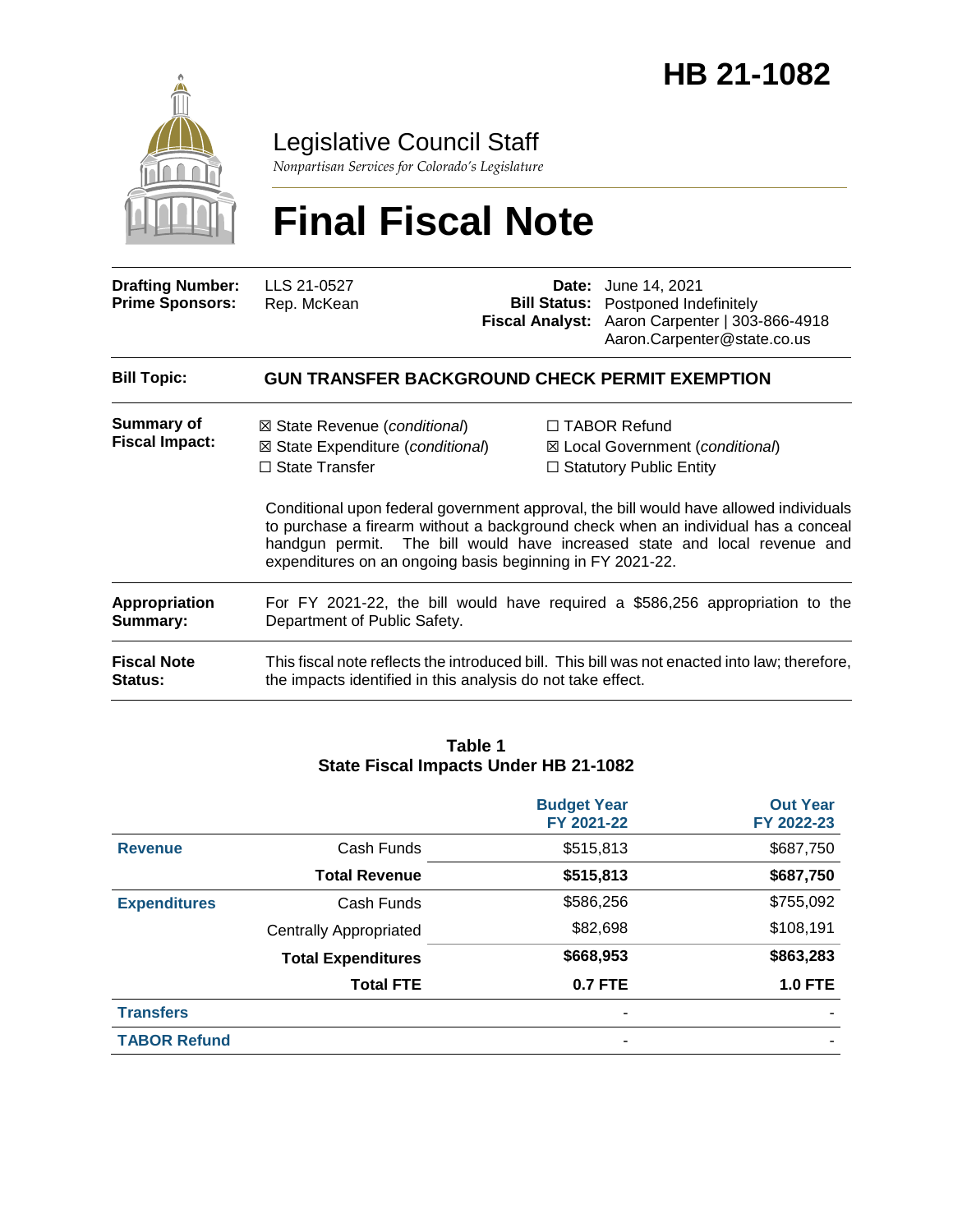# Page 2<br>June 14, 2021 **HB 21-1082**

#### **Summary of Legislation**

The bill allows individuals that have a valid Colorado concealed handgun permit and have attested that they have not been convicted of a crime of domestic violence, have not been treated for a mental health condition, or is ineligible to possess a firearm since receiving the permit, to forgo a firearms transfer background check (called InstaCheck). This applies to any sale or transfer from licensed gun dealers, private sellers, and gun shows. Misrepresentation of a valid permit or required information is a class 1 misdemeanor. The alternative to an InstaCheck background check takes effect after the Federal Bureau of Alcohol Tobacco and Firearms and Explosives (ATF) approves permit under the federal Brady Handgun Violence Prevention Act (the Brady Law).

The bill also updates requirements concerning conceal handgun permits. First, the bill requires sheriffs to not approve a conceal handgun permit application or renewal if they have not received the results of a fingerprint background check within 90 days. If the sheriff receives the results after 90 days, the sheriff must either issue or deny a permit within three days. Finally, this bill requires all retired police officers to apply and have a background check conducted on them before they can receive a concealed handgun permit.

### **Comparable Crime Analysis**

Legislative Council Staff is required to include certain information in the fiscal note for any bill that creates a new crime, changes the classification of an existing crime, or changes an element of an existing crime. The following sections outline data on crimes that are comparable to the offense in this bill and discuss assumptions on future rates of criminal convictions under the bill.

**Prior conviction data.** This bill creates the new offense of misrepresenting information on purchasing a firearm with a concealed handgun permit, a class 1 misdemeanor. To form an estimate on the prevalence of this new crime, the fiscal note analyzed the existing offense of willfully making any false or fictitious statement to deceive the transfer or a firearm as a comparable crime. From FY 2017-18 to FY 2019-20, 29 individuals have been convicted and sentenced for this existing offense. Of the persons convicted, 26 were male and 3 were female. Demographically, 26 were White, 2 were Hispanic, and 1 did not have a race identified. Of those sentenced, 7 were sentenced to jail for an average of 111 days.

**Assumptions.** This analysis assumes that there will be approximately 9 criminal case filings per year for the offense under the bill and that 2 offenders per year will be convicted and sentenced to county jail. Because the bill is not expected to have a tangible impact on criminal justice-related revenue or expenditures at the state or local levels, these potential impacts are not discussed further in this fiscal note.

Visit [leg.colorado.gov/fiscalnotes](http://leg.colorado.gov/fiscalnotes/) for more information about criminal justice costs in fiscal notes.

#### **Assumptions**

Under the Brady Law, certain permits issued by states qualify as alternatives to the InstaCheck requirements to purchase a firearm. According to the ATF, 25 states have a permit type that qualifies as an alternative to a firearms background check; therefore, the fiscal note assumes the state will receive federal approval.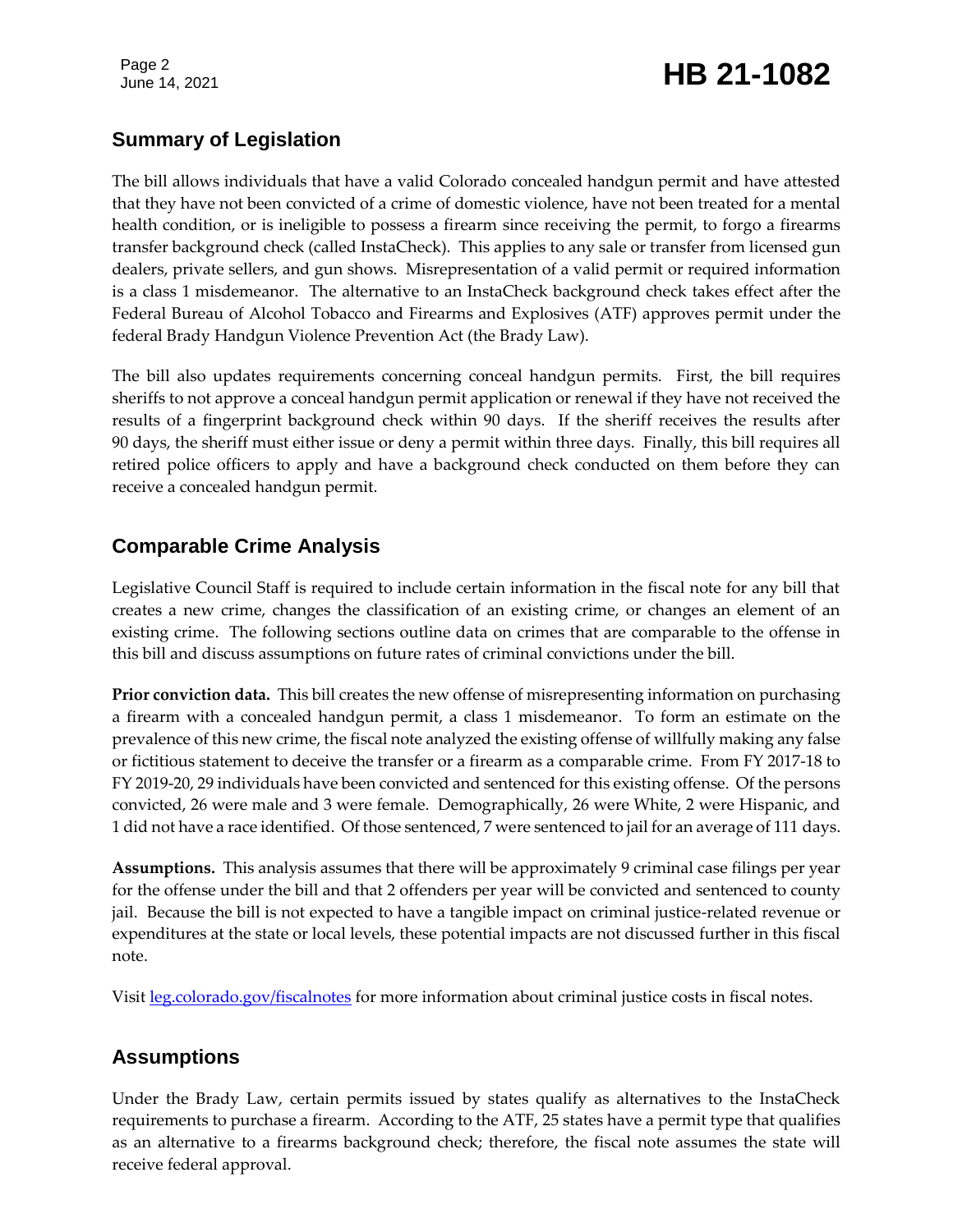# June 14, 2021 **HB 21-1082**

The fiscal note also makes the following assumptions:

**New conceal carry permit.** There will be an increase of 30,500 new conceal handgun permit background checks per year from individuals forgoing InstaCheck firearm background checks. This represents a 100 percent increase in the number of current new conceal carry permit background checks.

**Reduction in InstaCheck background checks.** The bill will reduce InstaCheck background checks to individuals who have a concealed carry permit. This includes current and new permit holders. The fiscal note estimates 87,000 permit holders will forego an InstaCheck background check.

#### **State Revenue**

The bill increases state cash fund revenue to the Colorado Bureau of Investigation in the Department of Public Safety (DPS) by \$515,813 in FY 2021-22, and by \$687,750 in FY 2022-23. New state revenue is shown in Table 2 and described below. Revenue in FY 2021-22 is prorated for an October  $1<sup>st</sup>$  start date.

**Fee impact on Conceal Carry Permit.** Colorado law requires legislative service agency review of measures which create or increase any fee collected by a state agency. The table below identifies the fee impact of this bill. The current fee for conceal carry permits is \$52.50 and the fee for InstaCheck firearm background check is \$10.50.

| <b>Fiscal</b><br>Year | <b>Type of</b><br><b>Fee</b>                   | Fee<br><b>Amount</b>                                | <b>Number</b><br><b>Affected</b>                                                            | <b>Total Fee</b><br><b>Impact</b>       |
|-----------------------|------------------------------------------------|-----------------------------------------------------|---------------------------------------------------------------------------------------------|-----------------------------------------|
|                       | Conceal Handgun Permit                         | \$52.50                                             | 22,875                                                                                      | \$1,200,938                             |
| FY 2021-22            | InstaCheck Firearm Background Check            | \$10.50<br><b>CBI Identification Unit Cash Fund</b> | (65, 250)                                                                                   | (\$685, 125)                            |
|                       |                                                |                                                     | <b>FY 2021-22 Total</b><br>InstaCheck Cash Fund                                             | \$515,813<br>\$903,563<br>(\$387,750)   |
|                       | Conceal Handgun Permit                         | \$52.50                                             | 30,500                                                                                      | \$1,601,250                             |
| FY 2022-23            | \$10.50<br>InstaCheck Firearm Background Check | (87,000)                                            | (\$913,500)                                                                                 |                                         |
|                       |                                                |                                                     | <b>FY 2022-23 Total</b><br><b>CBI Identification Unit Cash Fund</b><br>InstaCheck Cash Fund | \$687,750<br>\$1,204,750<br>(\$517,000) |

#### **Table 2 Fee Revenue Under HB 21-1082**

**New conceal handgun permits.** In its first full implementation year, this bill increases state cash fund revenue to conduct additional background checks. Revenue from new conceal handgun permits is deposited into the CBI Identification Unit Cash Fund and the InstaCheck Cash Fund. Revenue totals in FY 2021-22 are prorated for an October 1 start date.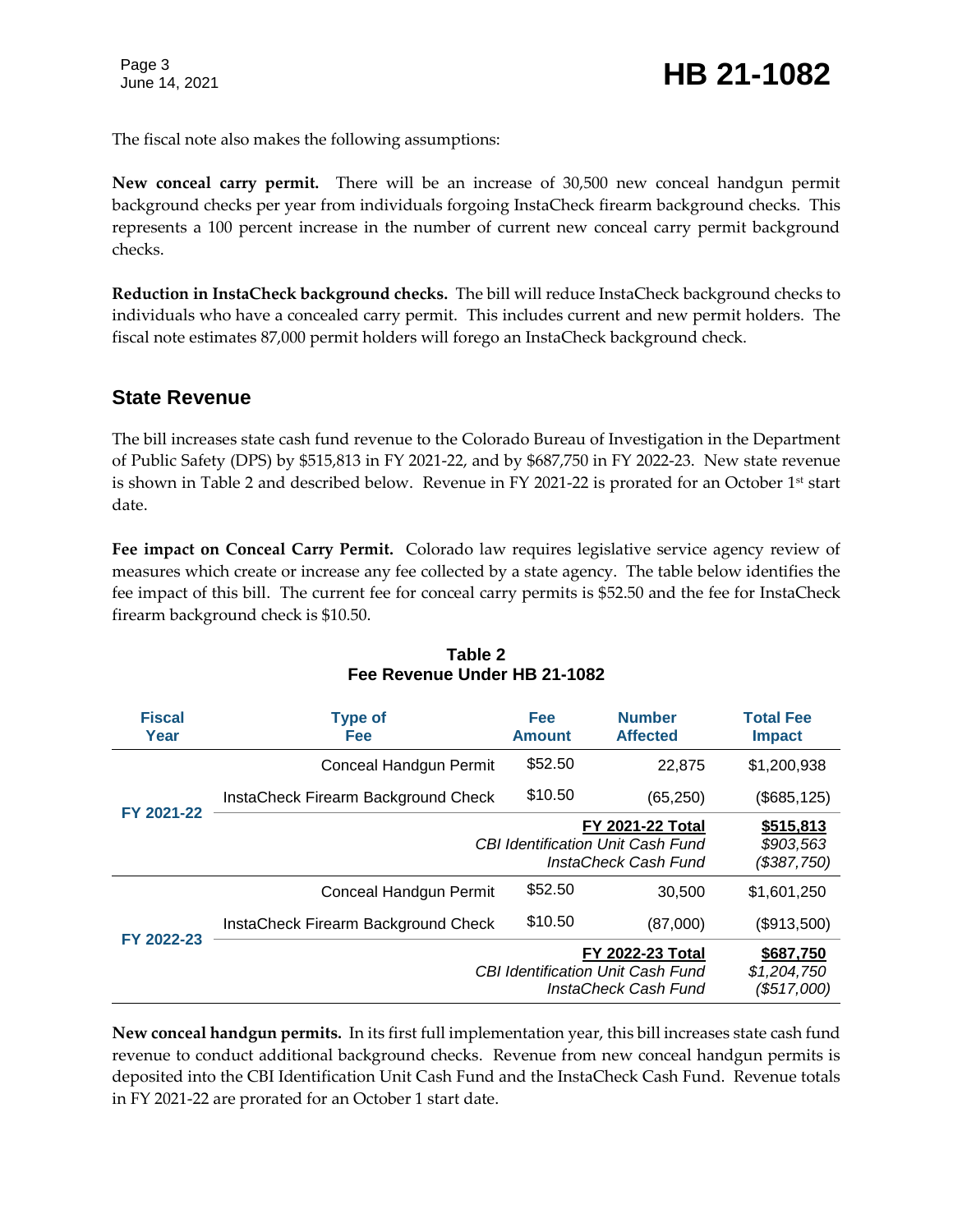**InstaCheck firearms background check.** Starting in FY 2021-22, this bill decreases revenue to the InstaCheck Cash Fund from a decrease of background checks.

#### **State Expenditures**

Net state expenditures in the DPS will increase by \$668,953 and 0.7 FTE in FY 2021-22, and by \$863,283 and 1.0 FTE in FY 2022-23. The bill also increases workload to the Department of Law. These expenditures are shown in Table 3 and discussed below.

| <b>Cost Components</b>                                                    |                  | FY 2021-22  | FY 2022-23     |
|---------------------------------------------------------------------------|------------------|-------------|----------------|
| <b>Department of Public Safety</b><br>(CBI Identification Unit Cash Fund) |                  |             |                |
| <b>Personal Services</b>                                                  |                  | \$175,009   | \$231,263      |
| <b>Operating Expenses</b>                                                 |                  | \$3,780     | \$3,915        |
| <b>Capital Outlay Costs</b>                                               |                  | \$18,600    |                |
| FBI Pass Through                                                          |                  | \$257,344   | \$343,125      |
| <b>Other Costs</b>                                                        |                  | \$211,391   | \$277,855      |
| Centrally Appropriated Costs <sup>1</sup>                                 |                  | \$119,773   | \$155,527      |
| FTE - Personal Services                                                   |                  | 2.8 FTE     | 3.7 FTE        |
| <b>CBI Identification Unit Cash Fund Subtotal</b>                         |                  | \$785,898   | \$1,011,685    |
| <b>Department of Public Safety</b><br>(InstaCheck Cash Fund)              |                  |             |                |
| <b>Personal Services</b>                                                  |                  | (\$77,034)  | (\$97,421)     |
| <b>Operating Expenses</b>                                                 |                  | (\$2,835)   | (\$3,645)      |
| Centrally Appropriated Costs <sup>1</sup>                                 |                  | (\$37,076)  | (\$47,336)     |
| FTE - Personal Services                                                   |                  | $(2.1$ FTE) | $(2.7$ FTE)    |
| <b>InstaCheck Cash Fund Subtotal</b>                                      |                  | (\$116,945) | (\$148,401)    |
|                                                                           | <b>DPS Total</b> | \$668,953   | \$863,283      |
|                                                                           | <b>Total FTE</b> | 0.7 FTE     | <b>1.0 FTE</b> |

#### **Table 3 Expenditures Under HB 21-1082**

<sup>1</sup>*Centrally appropriated costs are not included in the bill's appropriation.*

**Department of Public Safety**. On net, this bill increases expenditures in the DPS. First-year costs are prorated for the bill's October 1, 2021, effective date.

 *Personal services.* Beginning in FY 2021-22, DPS will require a net increase of 1.0 FTE. This includes an additional 3.7 FTE Fingerprint Examiners and 2.2 FTE Technicians to conduct an additional 30,500 background checks for conceal handgun permits, and a reduction of 4.9 FTE Technicians that are no longer required to conduct 87,000 InstaCheck background checks.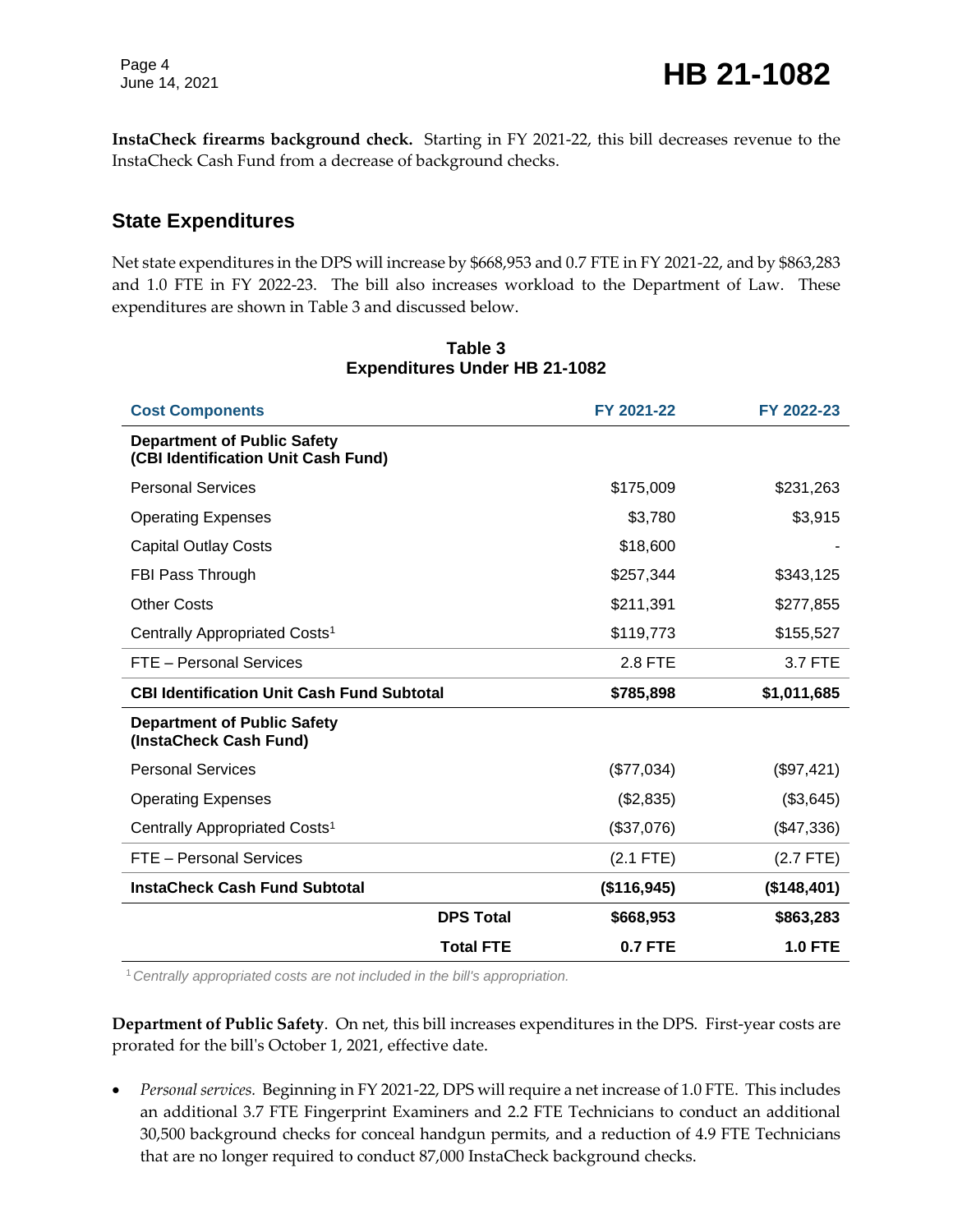- *Federal Bureau of Investigation Pass-through.* The DPS passes \$11.25 of every application on to the federal government.
- *Materials and training.* These costs are associated with each background check application: equipment maintenance; print digitization; access to the Colorado Crime Information Center; and printing and postage costs. In addition, there is a one-time training cost in FY 2021-22 only.
- *Other potential costs.* The fiscal note assumes that the current conceal handgun permit process will meet federal regulations and be approved by the ATF. However, if the current process does not reach these standards, additional costs may be realized to conform to federal standards. The fiscal note assumes that any necessary modifications to attain federal approval, such as computer programming for database enhancements, will be requested through the annual budget process.

**Department of Law.** In FY 2021-22 only, workload in the Attorney General's office will increase to request permission from the ATF.

**Centrally appropriated costs.** Pursuant to a Joint Budget Committee policy, certain costs associated with this bill are addressed through the annual budget process and centrally appropriated in the Long Bill or supplemental appropriations bills, rather than in this bill. These costs, which include employee insurance and supplemental employee retirement payments, are estimated to be \$82,698 in FY 2021-22 and \$108,191 in FY 2022-23.

**TABOR refunds.** The bill increases state revenue subject to TABOR. For FY 2022-23, the March 2021 LCS forecast projects revenue to fall short of the TABOR limit by \$28.6 million, or 0.2 percent of the limit. If actual revenue exceeds the limit, the bill will increase the amount required to be refunded to taxpayers from the General Fund in FY 2023-24.

**Federal ARPA funds.** This bill increases state revenue, which may impact the state's flexibility in spending federal American Rescue Plan Act (ARPA) funds. For more information, see the LCS memo, titled "Legislative Changes and Flexibility in Use of American Rescue Plan Funds," available online at: [https://leg.colorado.gov/node/2211881.](https://leg.colorado.gov/node/2211881)

#### **Local Government**

Starting in FY 2021-22, revenue and workload to county sheriffs will increase to process new conceal handgun permits. Sheriffs may charge an administration fee in addition to a \$52.50 fee for new applicants to cover administrative costs.

### **Effective Date**

This bill was postponed indefinitely by the House State, Civic, Military, and Veterans Affairs Committee on March 17, 2021.